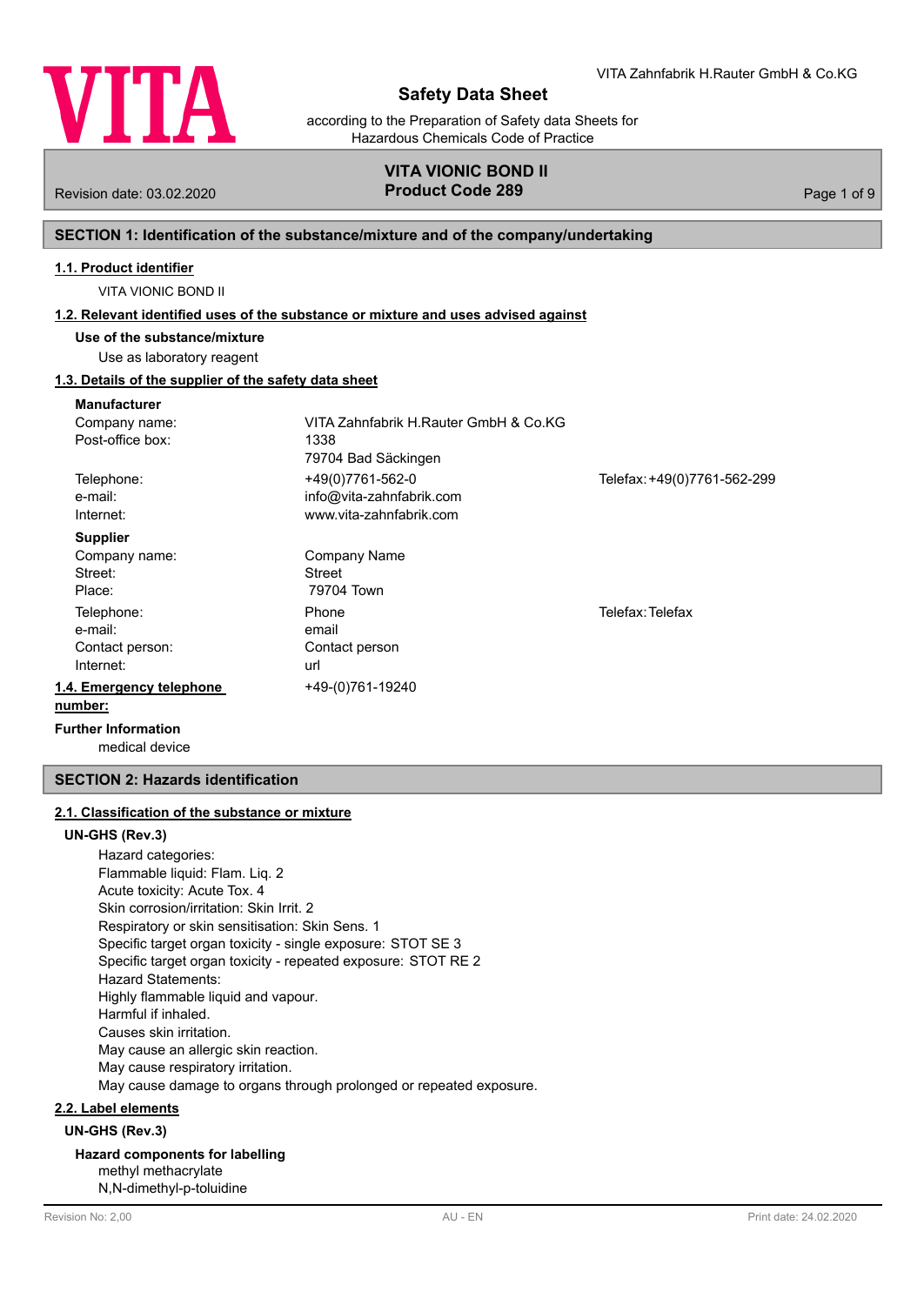

according to the Preparation of Safety data Sheets for Hazardous Chemicals Code of Practice

## **VITA VIONIC BOND II**

Revision date: 03.02.2020 Page 2 of 9

| Signal word:                    | Danger                                                                                                    |
|---------------------------------|-----------------------------------------------------------------------------------------------------------|
| Pictograms:                     |                                                                                                           |
| <b>Hazard statements</b>        |                                                                                                           |
| H225                            | Highly flammable liquid and vapour.                                                                       |
| H332                            | Harmful if inhaled.                                                                                       |
| H315                            | Causes skin irritation.                                                                                   |
| H317                            | May cause an allergic skin reaction.                                                                      |
| H335                            | May cause respiratory irritation.                                                                         |
| H373                            | May cause damage to organs through prolonged or repeated exposure.                                        |
| <b>Precautionary statements</b> |                                                                                                           |
| P <sub>210</sub>                | Keep away from heat, hot surfaces, sparks, open flames and other ignition sources. No<br>smoking.         |
| P <sub>233</sub>                | Keep container tightly closed.                                                                            |
| P240                            | Ground and bond container and receiving equipment.                                                        |
| P241                            | Use explosion-proof electrical/ventilating/lighting equipment.                                            |
| P242                            | Use non-sparking tools.                                                                                   |
| P243                            | Take action to prevent static discharges.                                                                 |
| P260                            | Do not breathe dust/fume/gas/mist/vapours/spray.                                                          |
| P <sub>264</sub>                | Wash hands thoroughly after handling.                                                                     |
| P271                            | Use only outdoors or in a well-ventilated area.                                                           |
| P272                            | Contaminated work clothing should not be allowed out of the workplace.                                    |
| P280                            | Wear protective gloves/protective clothing/eye protection/face protection.                                |
| P301+P312                       | IF SWALLOWED: Call a POISON CENTER/doctor if you feel unwell.                                             |
| P303+P361+P353                  | IF ON SKIN (or hair): Take off immediately all contaminated clothing. Rinse skin with water<br>or shower. |
| P333+P313                       | If skin irritation or rash occurs: Get medical advice/attention.                                          |
| P362+P364                       | Take off contaminated clothing and wash it before reuse.                                                  |
| P304+P340                       | IF INHALED: Remove person to fresh air and keep comfortable for breathing.                                |
| P312                            | Call a POISON CENTER/doctor if you feel unwell.                                                           |
| P314                            | Get medical advice/attention if you feel unwell.                                                          |
| P233                            | Keep container tightly closed.                                                                            |
| P403+P235                       | Store in a well-ventilated place. Keep cool.                                                              |
| P405                            | Store locked up.                                                                                          |
| P501                            | Dispose of waste according to applicable legislation.                                                     |

## **2.3. Other hazards**

No information available.

## **SECTION 3: Composition/information on ingredients**

## **3.2. Mixtures**

## **Hazardous components**

| <b>CAS No</b> | <b>Chemical name</b>     | Quantitvi         |
|---------------|--------------------------|-------------------|
| 80-62-6       | I methyl methacrylate    | $95 - 5 = 100 \%$ |
| $99-97-8$     | N,N-dimethyl-p-toluidine | $1 - 5\%$         |
|               |                          |                   |

## **SECTION 4: First aid measures**

## **4.1. Description of first aid measures**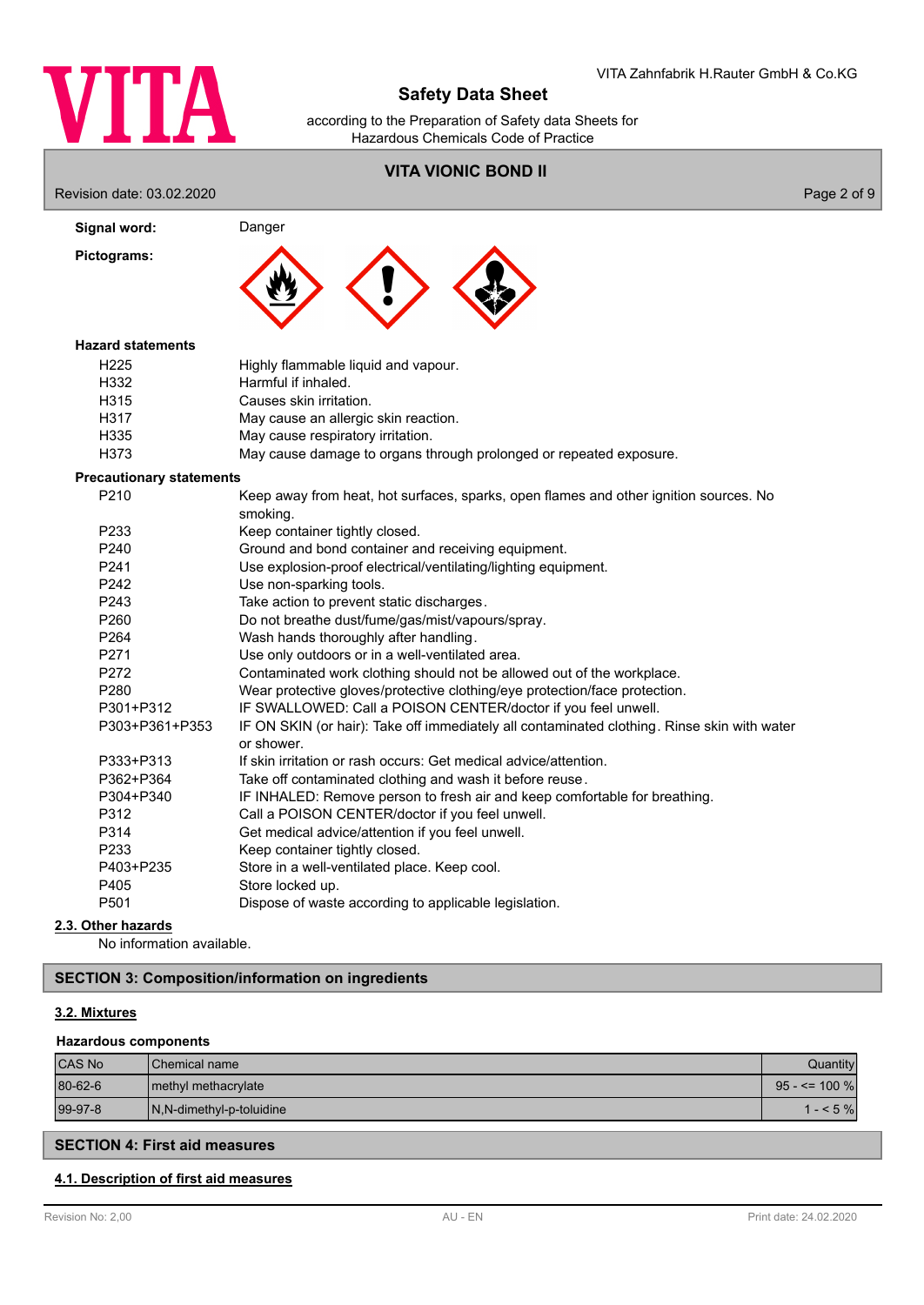

according to the Preparation of Safety data Sheets for Hazardous Chemicals Code of Practice

## **VITA VIONIC BOND II**

Revision date: 03.02.2020 Page 3 of 9

**General information**

When in doubt or if symptoms are observed, get medical advice.

### **After inhalation**

Provide fresh air. If breathing is irregular or stopped, administer artificial respiration. When in doubt or if symptoms are observed, get medical advice.

### **After contact with skin**

After contact with skin, wash immediately with plenty of water and soap. Take off immediately all contaminated clothing and wash it before reuse. Medical treatment necessary.

## **After contact with eyes**

After contact with the eyes, rinse with water with the eyelids open for a sufficient length of time, then consult an ophthalmologist immediately. Remove contact lenses, if present and easy to do. Continue rinsing.

### **After ingestion**

Rinse mouth immediately and drink plenty of water. Observe risk of aspiration if vomiting occurs. Never give anything by mouth to an unconscious person or a person with cramps. Call a doctor.

### **4.2. Most important symptoms and effects, both acute and delayed**

No information available.

## **4.3. Indication of any immediate medical attention and special treatment needed**

Treat symptomatically.

## **SECTION 5: Firefighting measures**

### **5.1. Extinguishing media**

### **Suitable extinguishing media**

Carbon dioxide (CO2), Foam, Extinguishing powder.

### **Unsuitable extinguishing media**

Water.

## **5.2. Special hazards arising from the substance or mixture**

Highly flammable. Vapours can form explosive mixtures with air.

## **5.3. Advice for firefighters**

Wear a self-contained breathing apparatus and chemical protective clothing. Full protection suit.

#### **Additional information**

Use water spray jet to protect personnel and to cool endangered containers. Suppress gases/vapours/mists with water spray jet. Collect contaminated fire extinguishing water separately. Do not allow entering drains or surface water.

### **SECTION 6: Accidental release measures**

### **6.1. Personal precautions, protective equipment and emergency procedures**

Remove all sources of ignition. Do not breathe gas/fumes/vapour/spray. Avoid contact with skin, eyes and clothes. Use personal protection equipment. Remove persons to safety.

## **6.2. Environmental precautions**

Do not allow uncontrolled discharge of product into the environment. Danger of explosion.

### **6.3. Methods and material for containment and cleaning up**

Absorb with liquid-binding material (e.g. sand, diatomaceous earth, acid- or universal binding agents). Treat the recovered material as prescribed in the section on waste disposal.

## **6.4. Reference to other sections**

Safe handling: see section 7 Personal protection equipment: see section 8 Disposal: see section 13

### **SECTION 7: Handling and storage**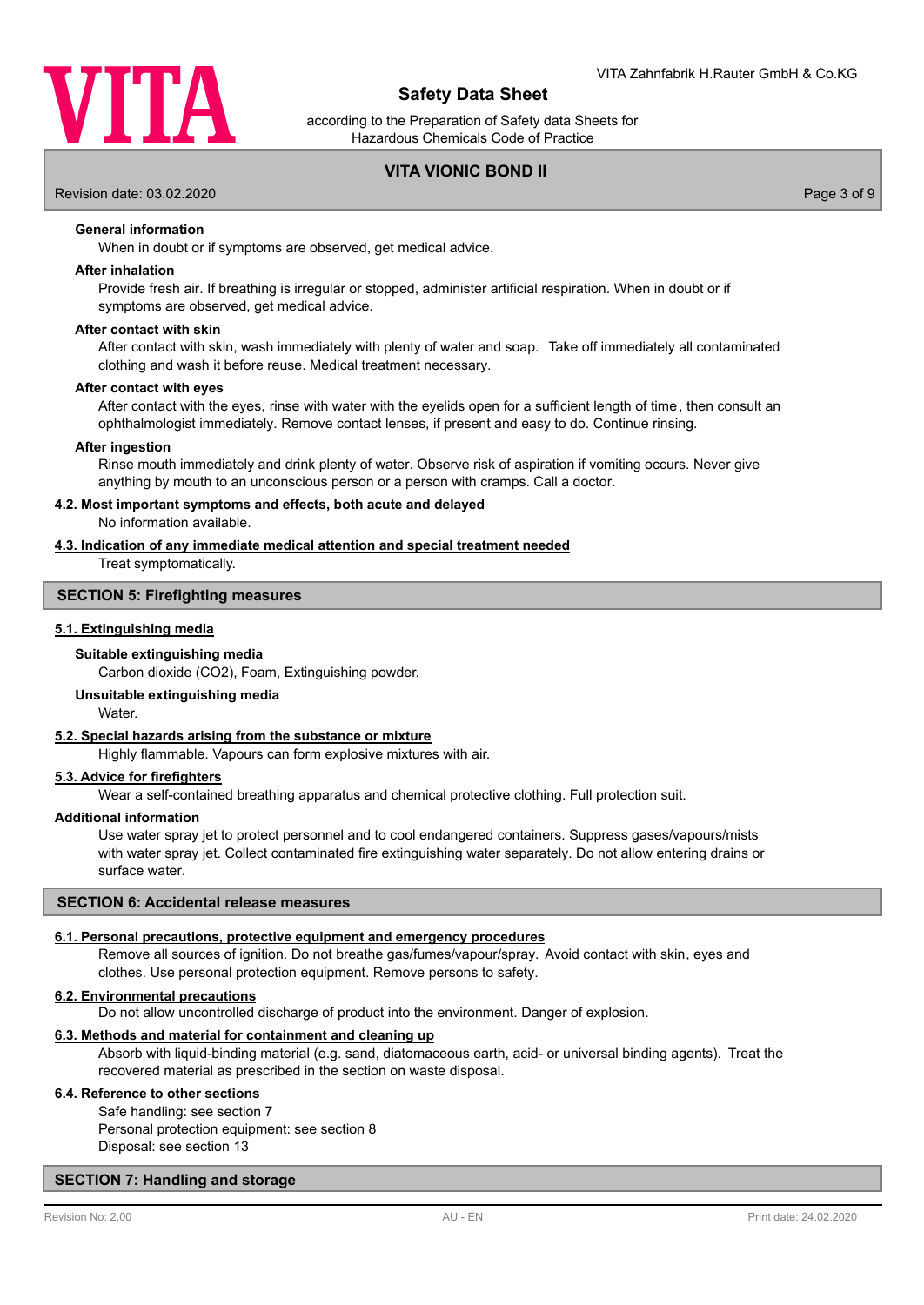

according to the Preparation of Safety data Sheets for Hazardous Chemicals Code of Practice

## **VITA VIONIC BOND II**

Revision date: 03.02.2020 Page 4 of 9

## **7.1. Precautions for safe handling**

#### **Advice on safe handling**

Remove all sources of ignition. Provide adequate ventilation. Do not breathe gas/fumes/vapour/spray. Avoid contact with skin, eyes and clothes. Use personal protection equipment.

### **Advice on protection against fire and explosion**

Keep away from sources of ignition - No smoking. Take precautionary measures against static discharges. Vapours can form explosive mixtures with air.

#### **7.2. Conditions for safe storage, including any incompatibilities**

### **Requirements for storage rooms and vessels**

Keep container tightly closed. Keep in a cool, well-ventilated place. Keep away from heat, hot surfaces, sparks, open flames and other ignition sources. No smoking.

#### **Hints on joint storage**

Do not store together with: Oxidising agent. Pyrophoric or self-heating substances.

### **7.3. Specific end use(s)**

Use as laboratory reagent

## **SECTION 8: Exposure controls/personal protection**

### **8.1. Control parameters**

### **Additional advice on limit values**

Value: methyl methacrylate: 50 ppm (208 mg/m<sup>3</sup>) TWA 100 ppm (416 mg/m<sup>3</sup>) STEL

Source: Workplace exposure standards for airborne contaminants, Publication date: 16 December 2019

## **8.2. Exposure controls**









#### **Appropriate engineering controls**

Provide adequate ventilation as well as local exhaustion at critical locations.

#### **Protective and hygiene measures**

Remove contaminated, saturated clothing immediately. Draw up and observe skin protection programme. Wash hands and face before breaks and after work and take a shower if necessary . When using do not eat, drink or smoke. Do not breathe gas/fumes/vapour/spray. Avoid contact with skin, eyes and clothes.

### **Eye/face protection**

Wear eye protection/face protection.

### **Hand protection**

Wear suitable gloves. Suitable material: Butyl caoutchouc (butyl rubber) Breakthrough time (maximum wearing time): 60 min

The quality of the protective gloves resistant to chemicals must be chosen as a function of the specific working place concentration and quantity of hazardous substances. For special purposes, it is recommended to check the resistance to chemicals of the protective gloves mentioned above together with the supplier of these gloves.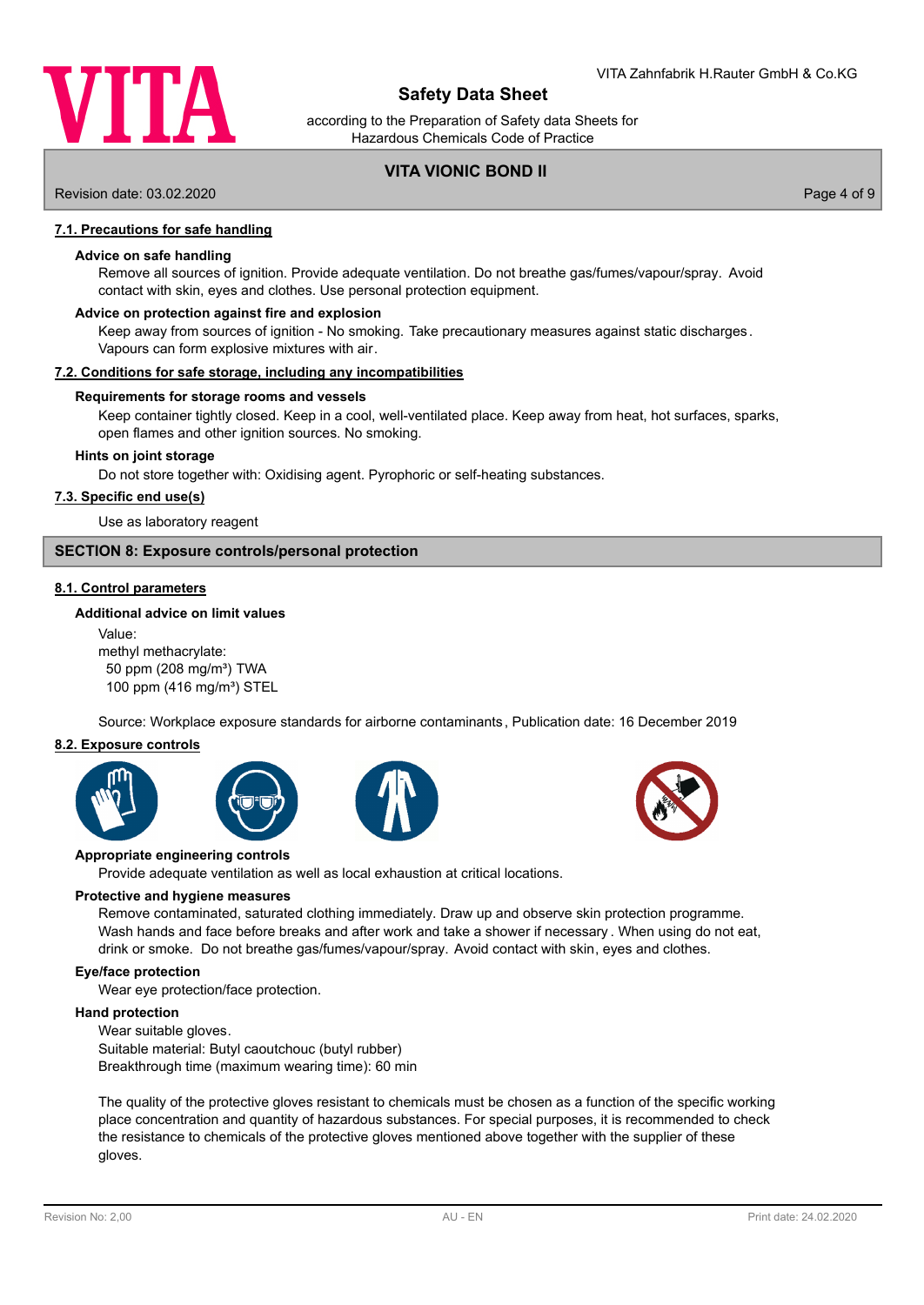

according to the Preparation of Safety data Sheets for Hazardous Chemicals Code of Practice

## **VITA VIONIC BOND II**

Revision date: 03.02.2020 Page 5 of 9

## **Skin protection**

Wear suitable protective clothing.

## **Respiratory protection**

In case of inadequate ventilation wear respiratory protection. Technical ventilation of workplace. Provide adequate ventilation as well as local exhaustion at critical locations.

### **Environmental exposure controls**

Avoid release to the environment.

## **SECTION 9: Physical and chemical properties**

## **9.1. Information on basic physical and chemical properties**

| Physical state:<br>Colour:<br>Odour:                                                        | Liquid<br>colourless<br>stinging |                                  |
|---------------------------------------------------------------------------------------------|----------------------------------|----------------------------------|
| pH-Value:                                                                                   |                                  | not determined                   |
| Changes in the physical state<br>Melting point:<br>Initial boiling point and boiling range: |                                  | not determined<br>101 °C         |
| Flash point:                                                                                |                                  | 10 °C                            |
| Flammability<br>Solid:<br>Gas:                                                              |                                  | not applicable<br>not applicable |
| <b>Explosive properties</b><br>Vapours can form explosive mixtures with air.                |                                  |                                  |
| Lower explosion limits:                                                                     |                                  | 2,1 vol. %                       |
| Upper explosion limits:                                                                     |                                  | 12,5 vol. %                      |
| Ignition temperature:                                                                       |                                  | 430 °C                           |
| <b>Auto-ignition temperature</b><br>Solid:<br>Gas:                                          |                                  | not applicable<br>not applicable |
| Decomposition temperature:                                                                  |                                  | not determined                   |
| <b>Oxidizing properties</b><br>Not oxidising.                                               |                                  |                                  |
| Vapour pressure:<br>(at 50 $°C$ )                                                           |                                  | <= 1100 hPa                      |
| Density:                                                                                    |                                  | 0,94000 g/cm <sup>3</sup>        |
| Water solubility:                                                                           |                                  | No                               |
| Solubility in other solvents<br>not determined                                              |                                  |                                  |
| Partition coefficient:                                                                      |                                  | not determined                   |
| Viscosity / dynamic:                                                                        |                                  | not determined                   |
| Viscosity / kinematic:                                                                      |                                  | not determined                   |
| Vapour density:                                                                             |                                  | not determined                   |
| Evaporation rate:                                                                           |                                  | not determined                   |
| 9.2. Other information                                                                      |                                  |                                  |

Odour threshold: not determined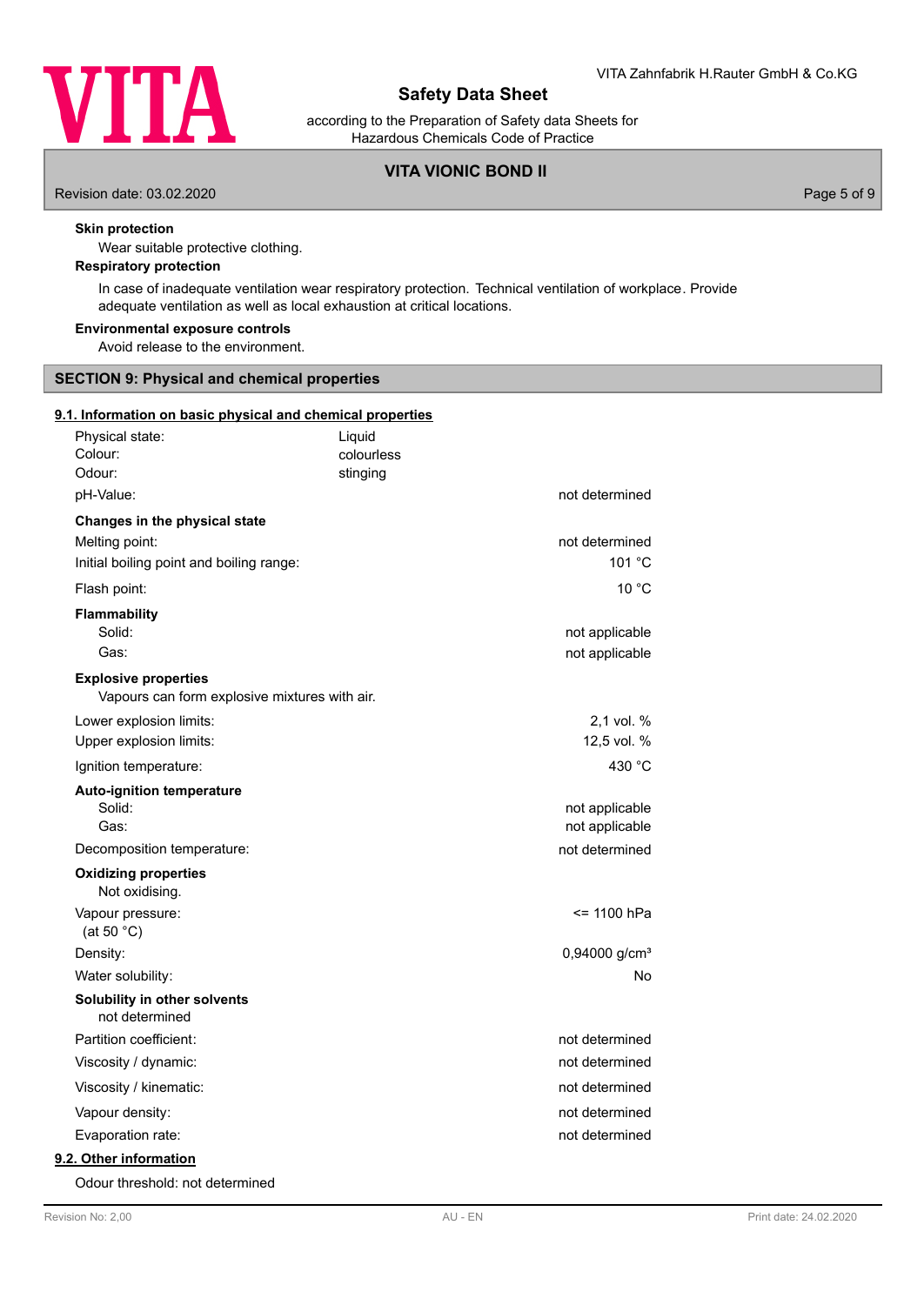

according to the Preparation of Safety data Sheets for Hazardous Chemicals Code of Practice

## **VITA VIONIC BOND II**

Revision date: 03.02.2020 Page 6 of 9

## **SECTION 10: Stability and reactivity**

### **10.1. Reactivity**

Highly flammable.

#### **10.2. Chemical stability**

The product is stable under storage at normal ambient temperatures.

## **10.3. Possibility of hazardous reactions**

Vapours can form explosive mixtures with air.

#### **10.4. Conditions to avoid**

Keep away from sources of heat (e.g. hot surfaces), sparks and open flames.

## **10.5. Incompatible materials**

Do not store together with: Oxidising agent. Pyrophoric or self-heating substances.

#### **10.6. Hazardous decomposition products**

No known hazardous decomposition products.

**SECTION 11: Toxicological information**

## **11.1. Information on toxicological effects**

### **Acute toxicity**

Harmful if inhaled.

## **ATEmix calculated**

ATE (oral) 2631,6 mg/kg; ATE (inhalation vapour) 13,16 mg/l; ATE (inhalation aerosol) 1,316 mg/l

| <b>CAS No</b> | <b>Chemical name</b>     |                      |                        |                |        |        |
|---------------|--------------------------|----------------------|------------------------|----------------|--------|--------|
|               | Exposure route           | <b>IDose</b>         |                        | <b>Species</b> | Source | Method |
| 99-97-8       | N,N-dimethyl-p-toluidine |                      |                        |                |        |        |
|               | oral                     | IATE<br>mg/kg        | 100                    |                |        |        |
|               | dermal                   | <b>IATE</b><br>mg/kg | 300                    |                |        |        |
|               | inhalation vapour        | <b>ATE</b>           | $0,5$ mg/l             |                |        |        |
|               | inhalation aerosol       | <b>ATE</b>           | $0,05 \,\mathrm{mg}/I$ |                |        |        |

## **Irritation and corrosivity**

Causes skin irritation.

Serious eye damage/eye irritation: Based on available data, the classification criteria are not met.

### **Sensitising effects**

May cause an allergic skin reaction. (methyl methacrylate)

## **Carcinogenic/mutagenic/toxic effects for reproduction**

Based on available data, the classification criteria are not met.

## **STOT-single exposure**

May cause respiratory irritation. (methyl methacrylate)

#### **STOT-repeated exposure**

May cause damage to organs through prolonged or repeated exposure. (N,N-dimethyl-p-toluidine)

### **Aspiration hazard**

Based on available data, the classification criteria are not met.

## **SECTION 12: Ecological information**

### **12.1. Toxicity**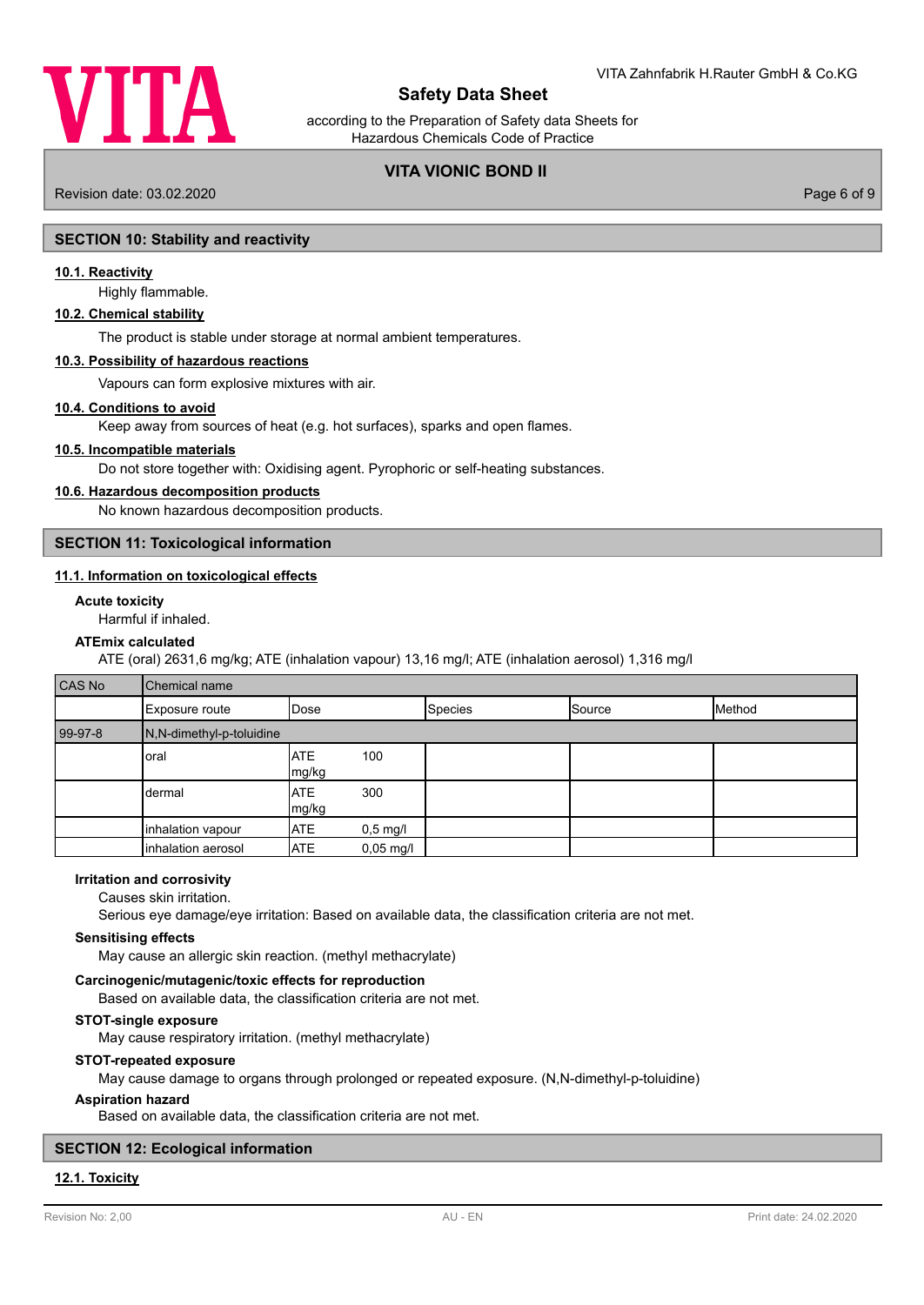

according to the Preparation of Safety data Sheets for Hazardous Chemicals Code of Practice

## **VITA VIONIC BOND II**

Revision date: 03.02.2020 Page 7 of 9

### The product is not: Ecotoxic. **12.2. Persistence and degradability**

The product has not been tested.

### **12.3. Bioaccumulative potential**

The product has not been tested.

### **12.4. Mobility in soil**

The product has not been tested.

## **12.5. Other adverse effects**

No information available.

## **Further information**

Avoid release to the environment.

## **SECTION 13: Disposal considerations**

## **13.1. Waste treatment methods**

### **Disposal recommendations**

Do not allow to enter into surface water or drains. Dispose of waste according to applicable legislation.

### **Contaminated packaging**

Handle contaminated packages in the same way as the substance itself.

## **SECTION 14: Transport information**

## **Land transport (ADG)**

| 14.1. UN number:                                              | <b>UN 1992</b>                                                                                                                                 |
|---------------------------------------------------------------|------------------------------------------------------------------------------------------------------------------------------------------------|
| 14.2. UN proper shipping name:                                | FLAMMABLE LIQUID, TOXIC, N.O.S. (methyl methacrylate;<br>N,N-dimethyl-p-toluidine)                                                             |
| 14.3. Transport hazard class(es):                             | 3                                                                                                                                              |
| 14.4. Packing group:                                          | $\mathbf{H}$                                                                                                                                   |
| <b>Special Provisions:</b>                                    | 274                                                                                                                                            |
| Limited quantity:                                             | 1 <sub>L</sub>                                                                                                                                 |
| Excepted quantity:                                            | E <sub>2</sub>                                                                                                                                 |
| Other applicable information (land transport)<br>HAZCHEM: 3WE |                                                                                                                                                |
| <b>Marine transport (IMDG)</b>                                |                                                                                                                                                |
| 14.1. UN number:                                              | <b>UN 1992</b>                                                                                                                                 |
| 14.2. UN proper shipping name:                                | FLAMMABLE LIQUID, TOXIC, N.O.S. (methyl 2-methylprop-2-enoate;<br>methyl 2-methylpropenoate; methyl methacrylate;<br>N,N-dimethyl-p-toluidine) |
| 14.3. Transport hazard class(es):                             | 3                                                                                                                                              |
| 14.4. Packing group:                                          | Ш                                                                                                                                              |
| Hazard label:                                                 | $3 + 6.1$                                                                                                                                      |
|                                                               | ≸.<br>≫                                                                                                                                        |
| <b>Special Provisions:</b>                                    | 274                                                                                                                                            |
| Limited quantity:                                             | 1 <sub>L</sub>                                                                                                                                 |
| Excepted quantity:                                            | E <sub>2</sub>                                                                                                                                 |
| EmS:                                                          | $F-E$ , S-D                                                                                                                                    |
|                                                               |                                                                                                                                                |

### **Air transport (ICAO-TI/IATA-DGR)**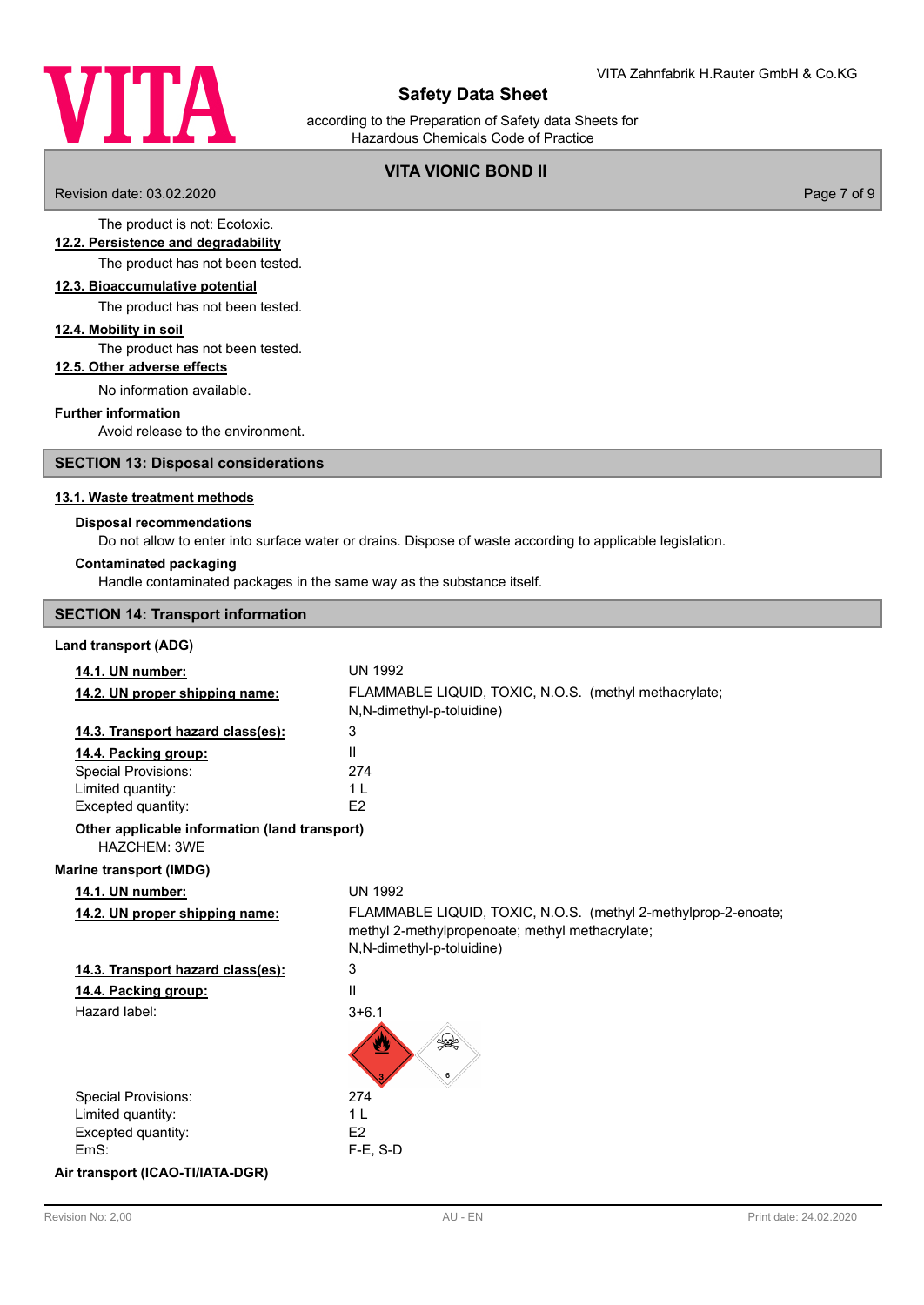

according to the Preparation of Safety data Sheets for Hazardous Chemicals Code of Practice

**VITA VIONIC BOND II**

|                                                                                            | <u>VIIA VIUNIU DUNU II</u>                                                                                                                                       |             |
|--------------------------------------------------------------------------------------------|------------------------------------------------------------------------------------------------------------------------------------------------------------------|-------------|
| Revision date: 03.02.2020                                                                  |                                                                                                                                                                  | Page 8 of 9 |
| 14.1. UN number:<br>14.2. UN proper shipping name:                                         | <b>UN 1992</b><br>FLAMMABLE LIQUID, TOXIC, N.O.S. (methyl 2-methylprop-2-enoate;<br>methyl 2-methylpropenoate; methyl methacrylate;<br>N,N-dimethyl-p-toluidine) |             |
| 14.3. Transport hazard class(es):                                                          | 3                                                                                                                                                                |             |
| 14.4. Packing group:                                                                       | $\mathbf{I}$                                                                                                                                                     |             |
| Hazard label:                                                                              | $3 + 6.1$<br>Ø<br>≸≹                                                                                                                                             |             |
| <b>Special Provisions:</b>                                                                 | A <sub>3</sub>                                                                                                                                                   |             |
| Limited quantity Passenger:                                                                | 1 <sub>L</sub>                                                                                                                                                   |             |
| Passenger LQ:                                                                              | Y341                                                                                                                                                             |             |
| Excepted quantity:                                                                         | E2                                                                                                                                                               |             |
| IATA-packing instructions - Passenger:                                                     | 352                                                                                                                                                              |             |
| IATA-max. quantity - Passenger:                                                            | 1 <sub>L</sub>                                                                                                                                                   |             |
| IATA-packing instructions - Cargo:                                                         | 364                                                                                                                                                              |             |
| IATA-max. quantity - Cargo:                                                                | 60L                                                                                                                                                              |             |
| 14.5. Environmental hazards                                                                |                                                                                                                                                                  |             |
| ENVIRONMENTALLY HAZARDOUS:                                                                 | no                                                                                                                                                               |             |
| 14.6. Special precautions for user<br>Warning: Combustible liquid. Toxic.                  |                                                                                                                                                                  |             |
| 14.7. Transport in bulk according to Annex II of Marpol and the IBC Code<br>not applicable |                                                                                                                                                                  |             |
| <b>SECTION 15: Regulatory information</b>                                                  |                                                                                                                                                                  |             |

## **15.1. Safety, health and environmental regulations/legislation specific for the substance or mixture**

### **National regulatory information**

#### **Additional information**

AICS methyl methacrylate: Yes. N,N-dimethyl-p-toluidine: Yes.

SUSPM methyl methacrylate: Yes. N,N-dimethyl-p-toluidine: No

## **SECTION 16: Other information**

### **Abbreviations and acronyms**

ACGIH: American Conference of Governmental Industrial Hygienists ADG: Australian Dangerous Goods AICS: Australian Inventory of Chemical Substances ICAO: International Civil Aviation Organization IMDG: International Maritime Code for Dangerous Goods IATA: International Air Transport Association GHS: Globally Harmonized System of Classification and Labelling of Chemicals CAS: Chemical Abstracts Service STEL: Short-term exposure limit TWA: time-weighted average